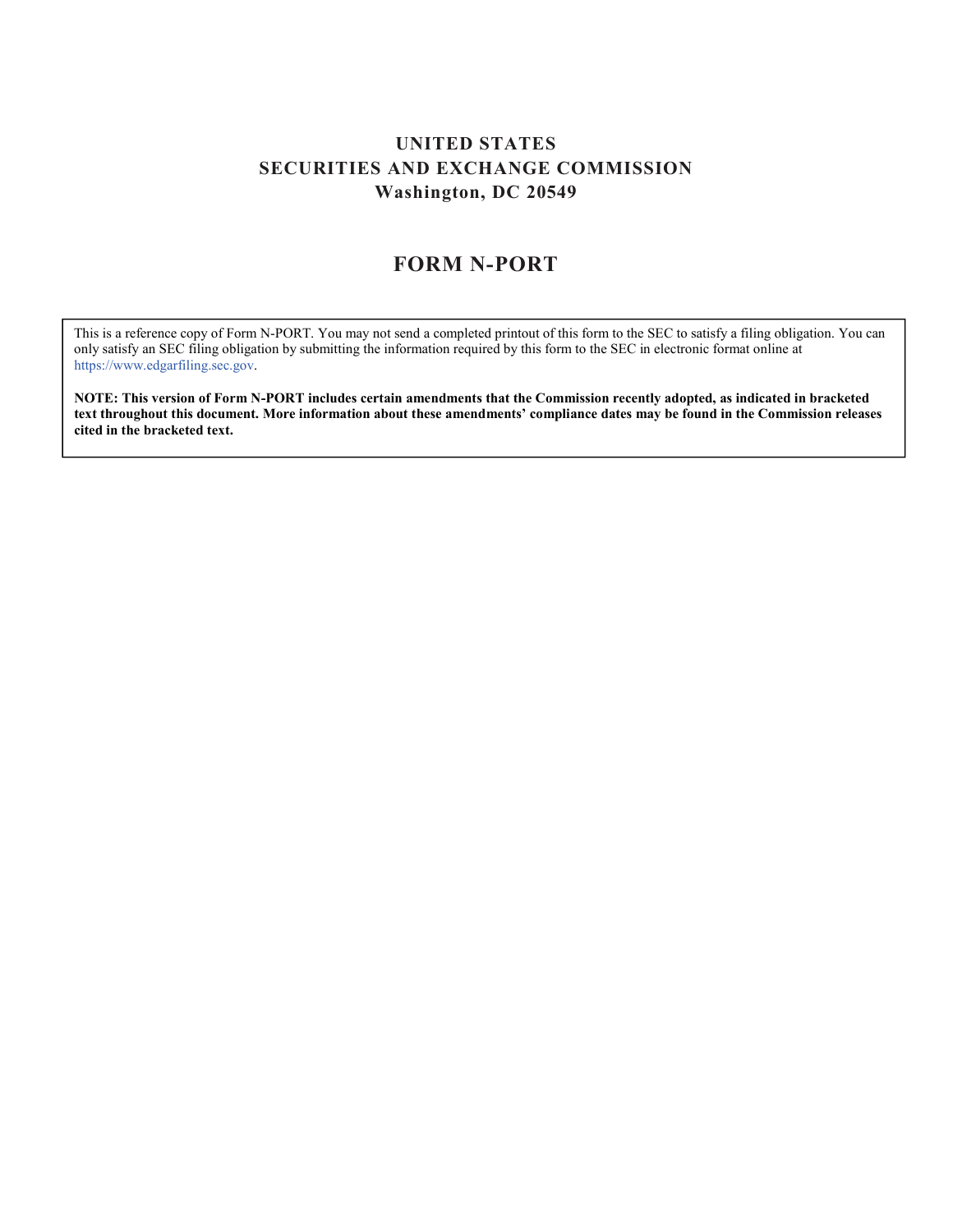OMB APPROVAL

 OMB Number: 3235-0730 Expires: January 31, 2025 Estimated average burden hours per response 12.8

## UNITED STATES SECURITIES AND EXCHANGE COMMISSION Washington, D.C. 20549

## FORM N-PORT MONTHLY PORTFOLIO INVESTMENTS REPORT

 Form N-PORT is to be used by a registered management investment company, or an exchange-traded fund organized as a unit investment trust, or series thereof ("Fund"), other than a Fund that is regulated as a money market fund ("money market fund") under rule 2a-7 under the Investment Company Act of 1940 [15 U.S.C. 80a] ("Act") (17 CFR 270.2a-7) or a small business investment company ("SBIC") registered on Form N-5 (17 CFR 239.24 and 274.5), to file reports of monthly portfolio holdings pursuant to rule 30b1-9 under the Act (17 CFR 270.30b1-9). The Commission may use the information provided on Form N-PORT in its regulatory, enforcement, examination, disclosure review, inspection, and policymaking roles.

#### GENERAL INSTRUCTIONS

#### A. Rule as to Use of Form N-PORT

 Form N-PORT is the reporting form that is to be used for monthly reports of Funds other than money market funds and SBICs under section 30(b) of the Act, as required by rule 30b1-9 under the Act (17 CFR 270.30b1-9). Funds must report information quarterly about their portfolios and each of their portfolio holdings as of the last business day, or last calendar day, of each month. A registered investment company that has filed a registration statement with the Commission registering its securities for the first time under the Securities Act of 1933 is relieved of this reporting obligation with respect to any reporting period or portion thereof prior to the date on which that registration statement becomes effective or is withdrawn.

 Reports on Form N-PORT must disclose portfolio information as calculated by the fund for the reporting period's ending net asset value (commonly, and as permitted by rule 2a-4, the first business day following the trade date). A Fund must maintain in its records the information that is required to be included on Form N-PORT no later than 30 days after the end of each month. Such information shall be treated as a record under section  $31(a)(1)$  of the Act and rule  $31a-1(b)$  thereunder subject to the requirements of rule 31a-2(a)(2). Reports on Form N-PORT for each month in each fiscal quarter of a fund must be filed with the Commission no later than 60 days

> Persons who respond to the collection of information contained in this form are not required to respond unless the form displays a currently valid OMB control number.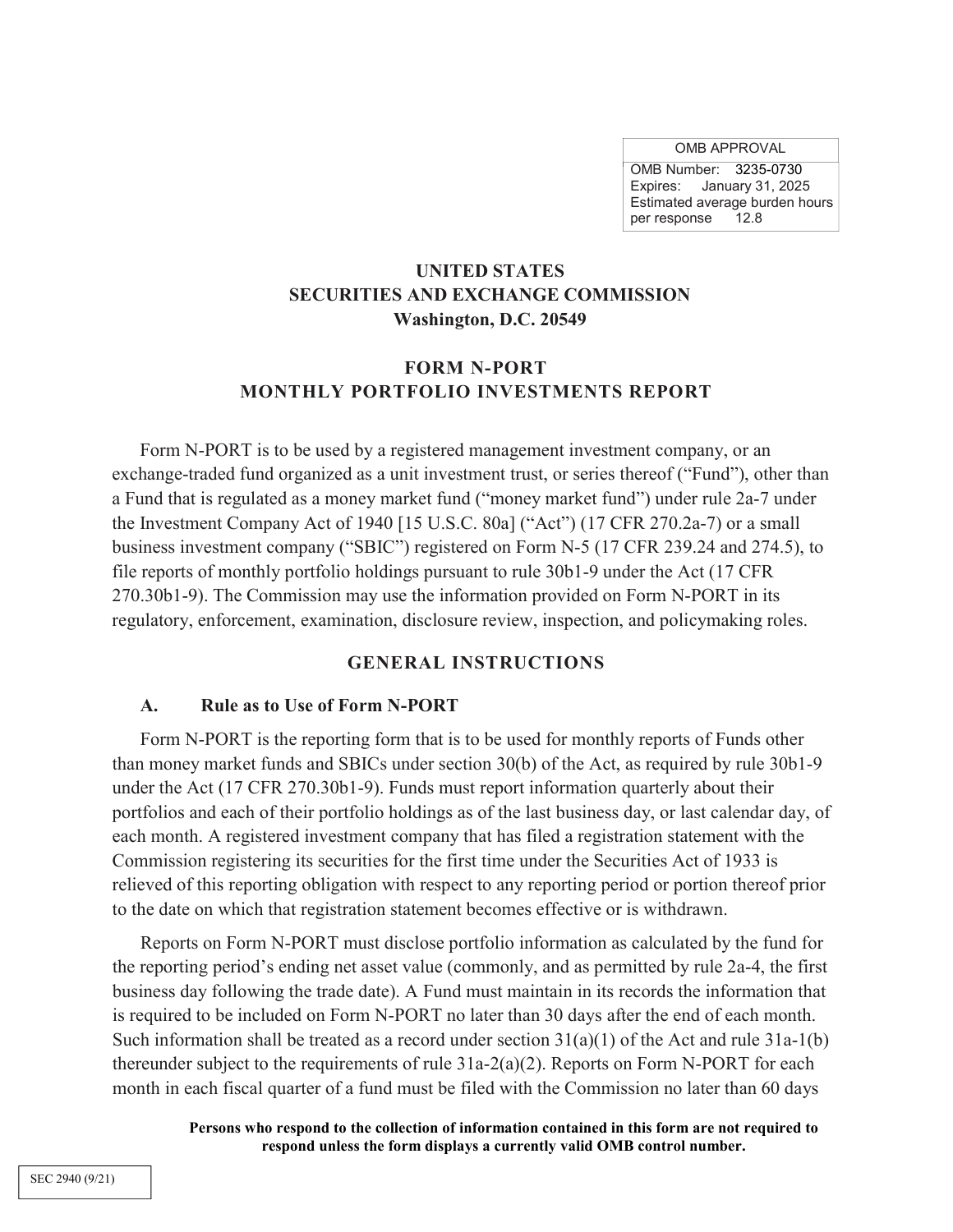after the end of such fiscal quarter. If the due date falls on a weekend or holiday, the filing deadline will be the next business day.

 A Fund may file an amendment to a previously filed report at any time, including an amendment to correct a mistake or error in a previously filed report. A Fund that files an amendment to a previously filed report must provide information in response to all items of Form N-PORT, regardless of why the amendment is filed.

### B. Application of General Rules and Regulations

 The General Rules and Regulations under the Act contain certain general requirements that are applicable to reporting on any form under the Act. These general requirements shall be carefully read and observed in the preparation and filing of reports on this Form, except that any provision in the Form or in these instructions shall be controlling.

### C. Filing of Reports

 Reports must be filed electronically using the Commission's Electronic Data Gathering, Analysis, and Retrieval ("EDGAR") system in accordance with Regulation S-T. Consult the EDGAR Filer Manual and Appendices for EDGAR filing instructions.

### D. Paperwork Reduction Act Information

 A Fund is not required to respond to the collection of information contained in Form N- PORT unless the form displays a currently valid Office of Management and Budget ("OMB") control number. Please direct comments concerning the accuracy of the information collection burden estimate and any suggestions for reducing the burden to the Secretary, Securities and Exchange Commission, Washington, DC 20549. OMB has reviewed this collection of information under the clearance requirements of 44 U.S.C. 3507.

## E. Definitions

 [Effective February 19, 2021, General Instruction E "Definitions" is amended to add the parenthetical "(including rule 18f-4 solely for Items B.9 and 10 of the Form)" in the introductory paragraph and adding in alphabetical order, the following definitions: "Absolute VaR Test"; "Derivatives Exposure"; Designated Index"; "Designated Reference Portfolio"; "Relative VaR Test"; Securities Portfolio"; Value-at-Risk": and "VaR Ratio" appearing as follows, pursuant to Use of Derivatives by Registered Investment Companies and Business Development Companies, Investment Company Act Release No. 34084 (November 2, 2020) [85 FR 83162 (December 21, 2020)]:

 References to sections and rules in this Form N-PORT are to the Act, unless otherwise indicated. Terms used in this Form N-PORT have the same meanings as in the Act or related rules (including rule 18f-4 solely for Items B.9 and 10 of the Form), unless otherwise indicated.

As used in this Form N-PORT, the terms set out below have the following meanings: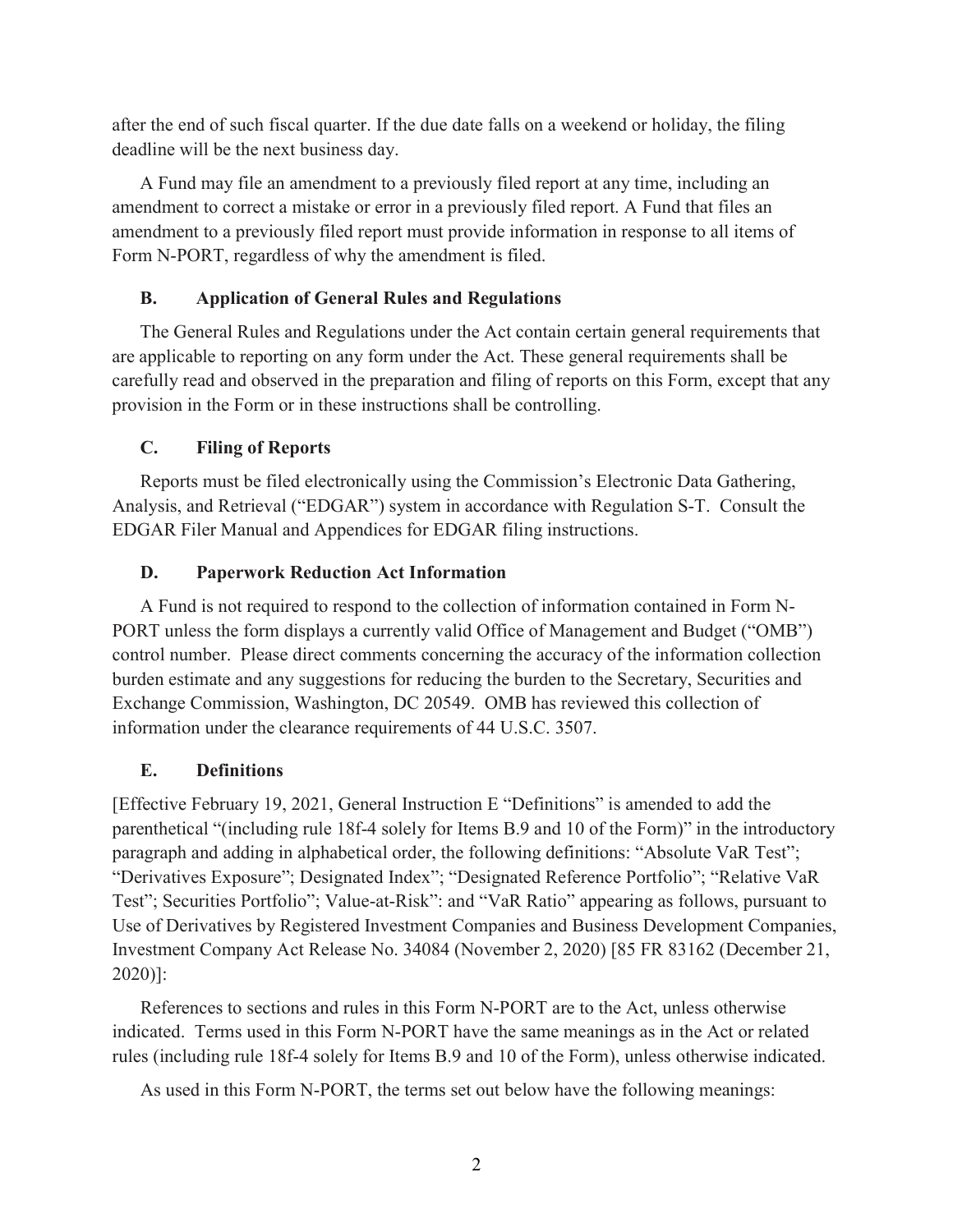"Absolute VaR Test" has the meaning defined in rule 18f-4(a) [17 CFR 270.18f-4(a)].

 "Class" means a class of shares issued by a Fund that has more than one class that represents interests in the same portfolio of securities under rule 18f-3 [17 CFR 270.18f-3] or under an order exempting the Fund from provisions of section 18 of the Act [15 U.S.C. 80a-18].

 "Controlled Foreign Corporation" has the meaning provided in section 957 of the Internal Revenue Code [26 U.S.C. 957].

"Derivatives Exposure" has the meaning defined in rule 18f-4(a) [17 CFR 270.18f-4(a)].

"Designated Index" has the meaning defined in rule 18f-4(a) [17 CFR 270.18f-4(a)].

 "Designated Reference Portfolio" has the meaning defined in rule 18f-4(a) [17 CFR 270.18f-4(a)]

 "Exchange-Traded Fund" means an open-end management investment company (or Series or Class thereof) or unit investment trust (or series thereof), the shares of which are listed and traded on a national securities exchange at market prices, and that has formed and operates under an exemptive order under the Act granted by the Commission or in reliance on an exemptive rule under the Act adopted by the Commission.

 "Fund" means the Registrant or a separate Series of the Registrant. When an item of Form N-PORT specifically applies to a Registrant or a Series, those terms will be used.

 "Highly Liquid Investment Minimum" has the meaning defined in rule 22e-4(a)(7) [17 CFR  $270.22e-4(a)(7)$ ].

"Illiquid Investment" has the meaning defined in rule  $22e-4(a)(8)$  [17 CFR  $270.22e-4(a)(8)$ ].

 "ISIN" means, with respect to any security, the "international securities identification number" assigned by a national numbering agency, partner, or substitute agency that is coordinated by the Association of National Numbering Agencies.

 "LEI" means, with respect to any company, the "legal entity identifier" as assigned by a utility endorsed by the Global LEI Regulatory Oversight Committee or accredited by the Global LEI Foundation. In the case of a financial institution, if a "legal entity identifier" has not been assigned, then provide the RSSD ID, if any, assigned by the National Information Center of the Board of Governors of the Federal Reserve System.

"Multiple Class Fund" means a Fund that has more than one Class.

 "Registrant" means a management investment company, or an Exchange-Traded Fund organized as a unit investment trust, registered under the Act.

"Relative VaR Test" has the meaning defined in rule 18f-4(a) [17 CFR 270.18f-4(a)].

"Restricted Security" has the meaning defined in rule  $144(a)(3)$  under the Securities Act of 1933 [17 CFR 230.144(a)(3)].

"Securities Portfolio" has the meaning defined in rule 18f-4(a) [17 CFR 270.18f-4(a)].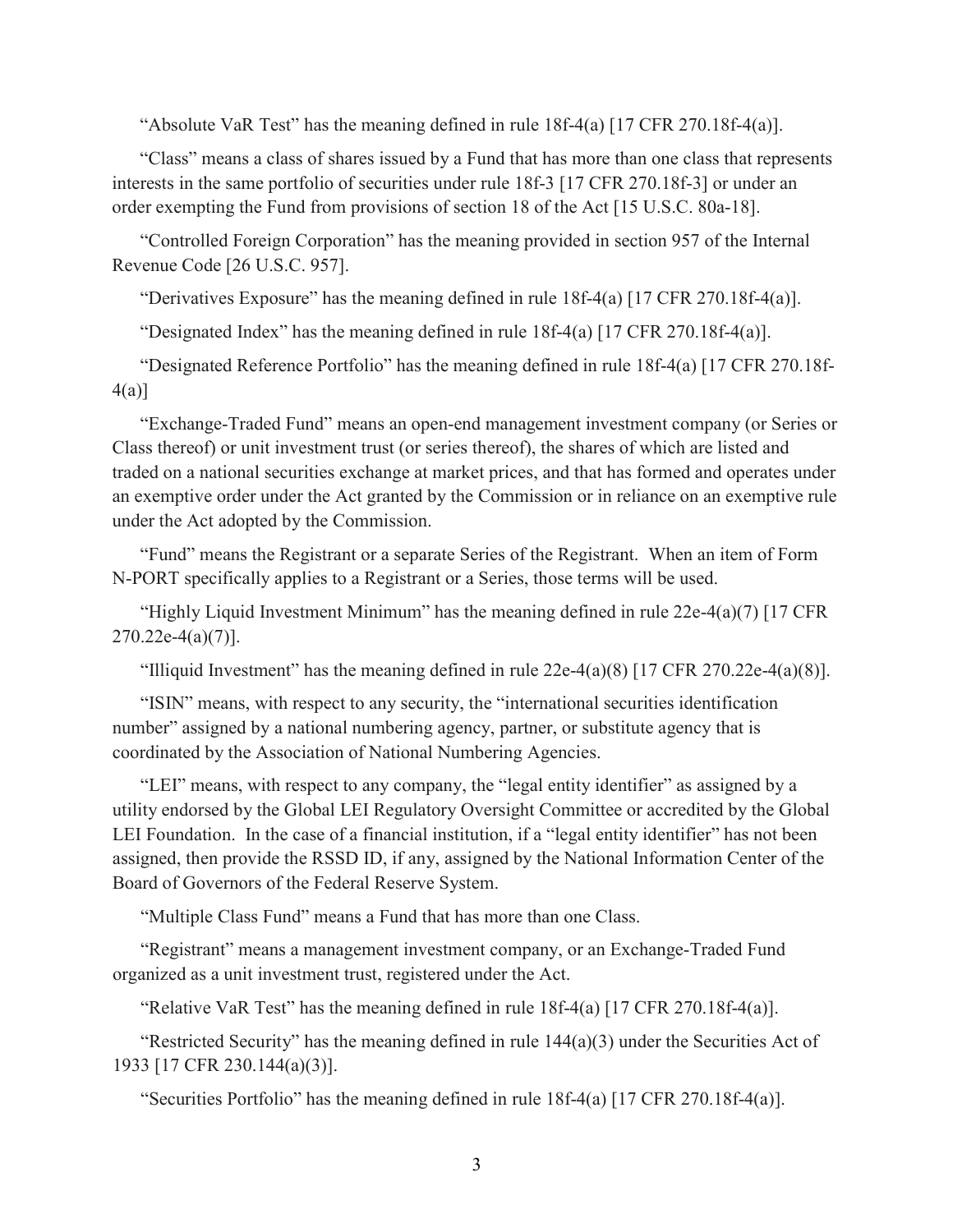"Series" means shares offered by a Registrant that represent undivided interests in a portfolio of investments and that are preferred over all other series of shares for assets specifically allocated to that series in accordance with rule  $18f-2(a)$  [17 CFR 270.18f-2(a)].

 "Swap" means either a "security-based swap" or a "swap" as defined in sections 3(a)(68) and  $(69)$  of the Securities Exchange Act of 1934 [15 U.S.C. 78 $c(a)(68)$  and  $(69)$ ] and any rules, regulations, or interpretations of the Commission with respect to such instruments.

"Value-at-Risk" or VaR has the meaning defined in rule 18f-4(a) [17 CFR 270.18f-4(a)].

 "VaR Ratio" means the value of the Fund's portfolio VaR divided by the VaR of the Designated Reference Portfolio.]

#### F. Public Availability

 With the exception of the non-public information discussed below, the information reported on Form N-PORT for the third month of each Fund's fiscal quarter will be made publicly available upon filing.

 The SEC does not intend to make public the information reported on Form N-PORT for the first and second months of each Fund's fiscal quarter that is identifiable to any particular fund or adviser, or any information reported with respect to a Fund's Highly Liquid Investment Minimum (Item B.7), derivatives transactions (Item B.8), country of risk and economic exposure (Item C.5.b), delta (Items C.9.f.v, C.11.c.vii, or C.11.g.iv), liquidity classification for portfolio investments (Item C.7), or miscellaneous securities (Part D), or explanatory notes related to any of those topics (Part E) that is identifiable to any particular fund or adviser. However, the SEC may use information reported on this Form in its regulatory programs, including examinations, investigations, and enforcement actions.

 [Effective February 19, 2021, General Instruction F "Public Availability" appears as follows, pursuant to Use of Derivatives by Registered Investment Companies and Business Development Companies, Investment Company Act Release No. 34084 (November 2, 2020) [85 FR 83162 (December 21, 2020)]:

 "Information reported on Form N-PORT for the third month of each Fund's fiscal quarter will be made publicly available upon filing.

 The SEC does not intend to make public the information reported on Form N-PORT for the first and second months of each Fund's fiscal quarter that is identifiable to any particular fund or adviser, or any information reported with respect to a Fund's Highly Liquid Investment Minimum (Item B.7), derivatives transactions (Item B.8), Derivatives Exposure for limited derivatives users (Item B.9), median daily VaR (Item B.10.a), median VaR Ratio (Item B.10.b.iii), VaR backtesting results (Item B.10.c), country of risk and economic exposure (Item C.5.b), delta (Items C.9.f.v, C.11.c.vii, or C.11.g.iv), liquidity classification for portfolio investments (Item C.7), or miscellaneous securities (Part D), or explanatory notes related to any of those topics (Part E) that is identifiable to any particular fund or adviser. However, the SEC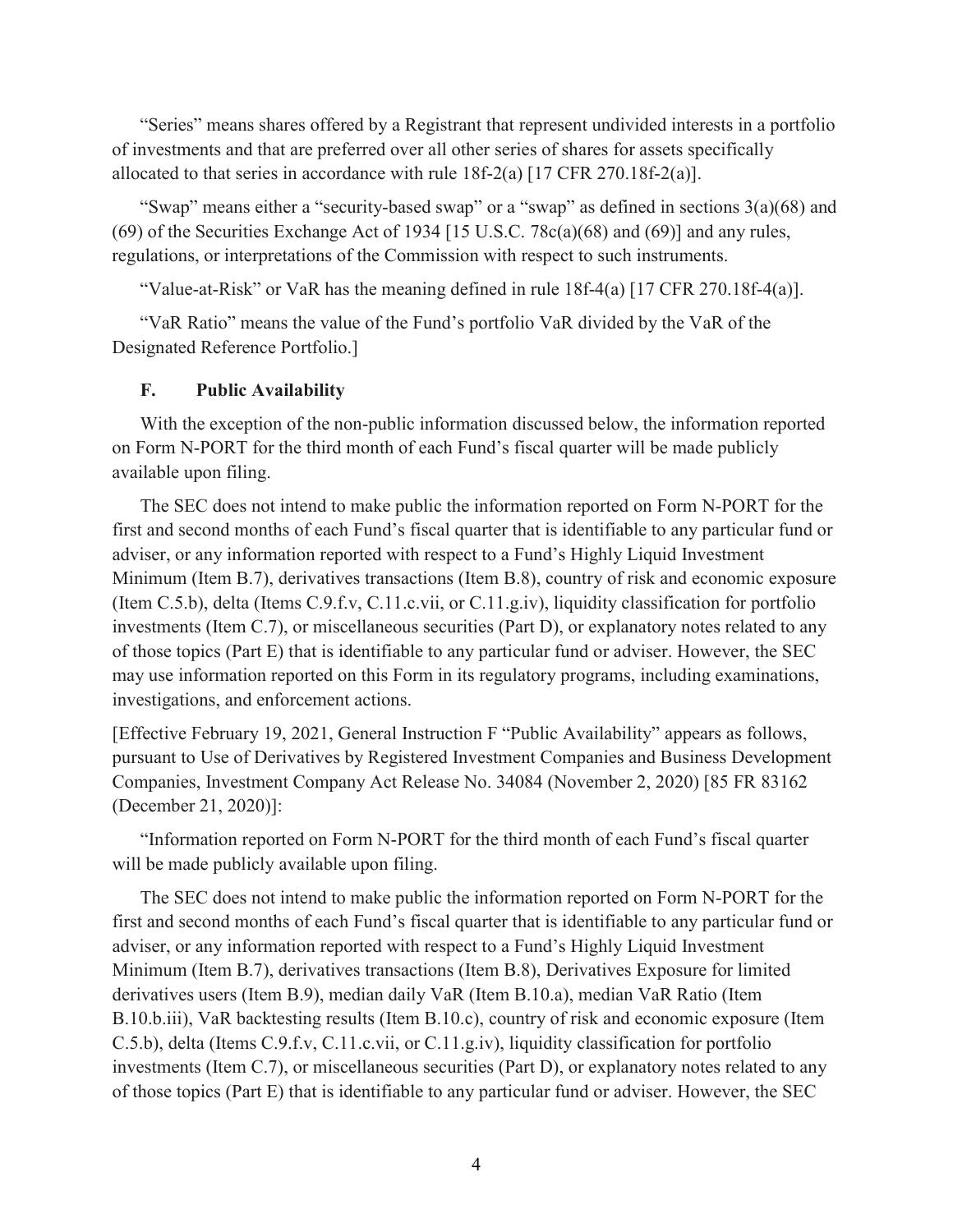may use information reported on this Form in its regulatory programs, including examinations, investigations, and enforcement actions."

# G. Responses to Questions

 In responding to the items on this Form, the following guidelines apply unless otherwise specifically indicated:

- Funds may respond to this Form using their own internal methodologies and the conventions of their service providers, provided the information is consistent with information that they report internally and to current and prospective investors. However, the methodologies and conventions must be consistently applied and the Fund's responses must be consistent with any instructions or other guidance relating to this Form. A Fund may explain any of its methodologies, including related assumptions, in Part E.
- A Fund is not required to respond to an item that is wholly inapplicable (for example, no response would be required for Item C.11 when reporting information about an investment that is not a derivative). If a sub-item requests information that is not applicable (for example, an LEI for a counterparty that does not have an LEI), respond N/A;
- If an item requests the name of an entity, provide the full name to the extent known, and do not use abbreviations (other than abbreviations that are part of the full name);
- If an item requests information expressed as a percentage, enter the response as a percentage (not a decimal), (e.g., 5.27%);
- For currencies other than U.S. dollars, also report the applicable three-letter alphabetic currency code pursuant to the International Organization for Standardization ("ISO") 4217 standard;
- If an item requests a unique identifier, such an identifier may be internally generated by the Fund or provided by a third party, but should be consistently used across the Fund's filings for reporting that investment so that the Commission, investors, and other users of the information can track the investment from report to report;
- If an item requests a date, provide information in yyyy/mm/dd format; and
- If an item requests information regarding a "holding" or "investment," separately report information as to each holding or investment that is recorded in the Fund's books as part of a larger transaction. For example, two or more partially offsetting legs of a transaction entered into with the same counterparty under a common master agreement shall each be separately reported.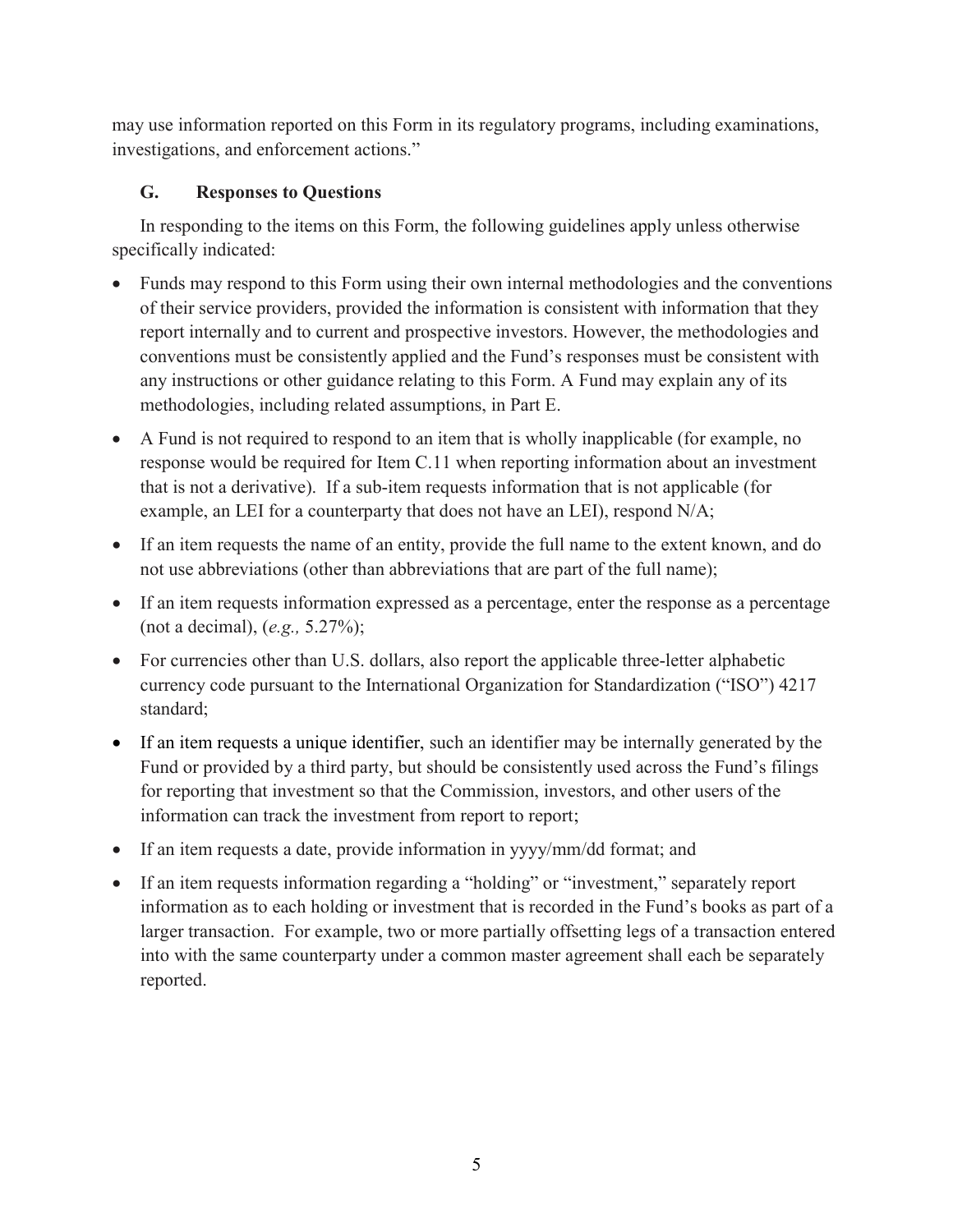## UNITED STATES SECURITIES AND EXCHANGE COMMISSION WASHINGTON, DC 20549

## FORM N-PORT MONTHLY SCHEDULE OF PORTFOLIO INVESTMENTS

#### Part A: General Information

Item A.1. Information about the Registrant.

- a. Name of Registrant.
- b. Investment Company Act file number for Registrant:  $(e.g., 811--$
- c. CIK number of Registrant.
- d. LEI of Registrant.
- e. Address and telephone number of Registrant.
- Item A.2. Information about the Series.
	- a. Name of Series.
	- b. EDGAR series identifier (if any).
	- c. LEI of Series.

Item A.3. Reporting period.

- a. Date of fiscal year-end.
- b. Date as of which information is reported.

**Item A.4.** Does the Fund anticipate that this will be its final filing on Form N-PORT? [Y/N]

Part B: Information About the Fund

Report the following information for the Fund and its consolidated subsidiaries.

Item B.1. Assets and liabilities. Report amounts in U.S. dollars.

- a. Total assets, including assets attributable to miscellaneous securities reported in Part D.
- b. Total liabilities.
- c. Net assets.

#### Item B.2. Certain assets and liabilities. Report amounts in U.S. dollars.

a. Assets attributable to miscellaneous securities reported in Part D.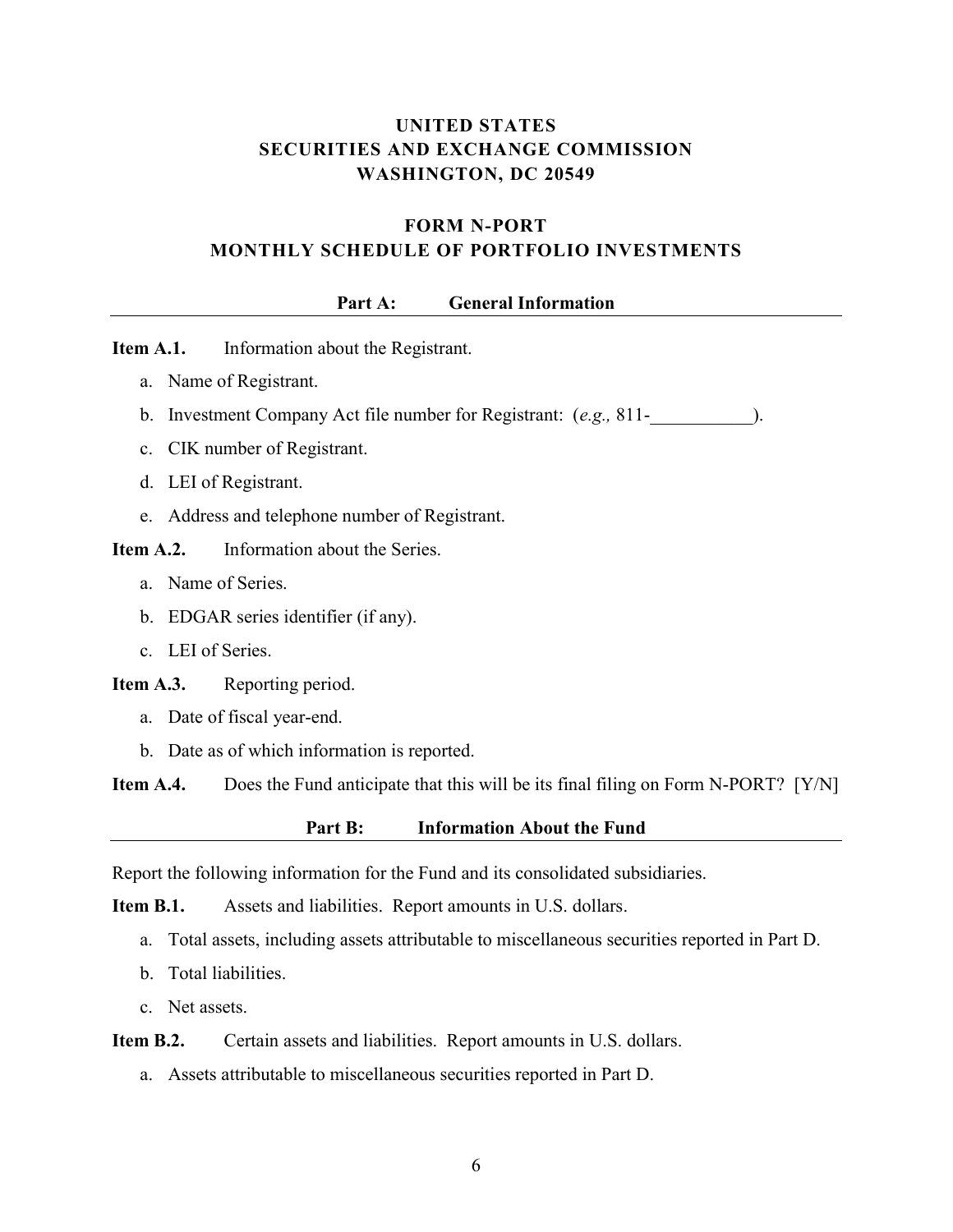- b. Assets invested in a Controlled Foreign Corporation for the purpose of investing in certain types of instruments such as, but not limited to, commodities.
- c. Borrowings attributable to amounts payable for notes payable, bonds, and similar debt, as reported pursuant to rule  $6-04(13)(a)$  of Regulation S-X [17 CFR 210.6-04(13)(a)].
- d. Payables for investments purchased either (i) on a delayed delivery, when-issued, or other firm commitment basis, or (ii) on a standby commitment basis.
- e. Liquidation preference of outstanding preferred stock issued by the Fund.
- f. Cash and cash equivalents not reported in Parts C and D.
- Item B.3. Portfolio level risk metrics. If the average value of the Fund's debt securities positions for the previous three months, in the aggregate, exceeds 25% or more of the Fund's net asset value, provide:
	- a. Interest Rate Risk (DV01). For each currency for which the Fund had a value of 1% or more of the Fund's net asset value, provide the change in value of the portfolio resulting from a 1 basis point change in interest rates, for each of the following maturities: 3 month, 1 year, 5 years, 10 years, and 30 years.
	- b. Interest Rate Risk (DV100). For each currency for which the Fund had a value of 1% or more of the Fund's net asset value, provide the change in value of the portfolio resulting from a 100 basis point change in interest rates, for each of the following maturities: 3 month, 1 year, 5 years, 10 years, and 30 years.
	- c. Credit Spread Risk (SDV01, CR01 or CS01). Provide the change in value of the portfolio resulting from a 1 basis point change in credit spreads where the shift is applied to the option adjusted spread, aggregated by investment grade and non-investment grade exposures, for each of the following maturities: 3 month, 1 year, 5 years, 10 years, and 30 years.

 For purposes of Item B.3., calculate value as the sum of the absolute values of: (i) the value of each debt security, (ii) the notional value of each swap, including, but not limited to, total return swaps, interest rate swaps, and credit default swaps, for which the underlying reference asset or assets are debt securities or an interest rate; (iii) the notional value of each futures contract for which the underlying reference asset or assets are debt securities or an interest rate; and (iv) the delta-adjusted notional value of any option for which the underlying reference asset is an asset described in clause (i),(ii), or (iii). Report zero for maturities to which the Fund has no exposure. For exposures that fall between any of the listed maturities in (a) and (b), use linear interpolation to approximate exposure to each maturity listed above. For exposures outside of the range of maturities listed above, include those exposures in the nearest maturity.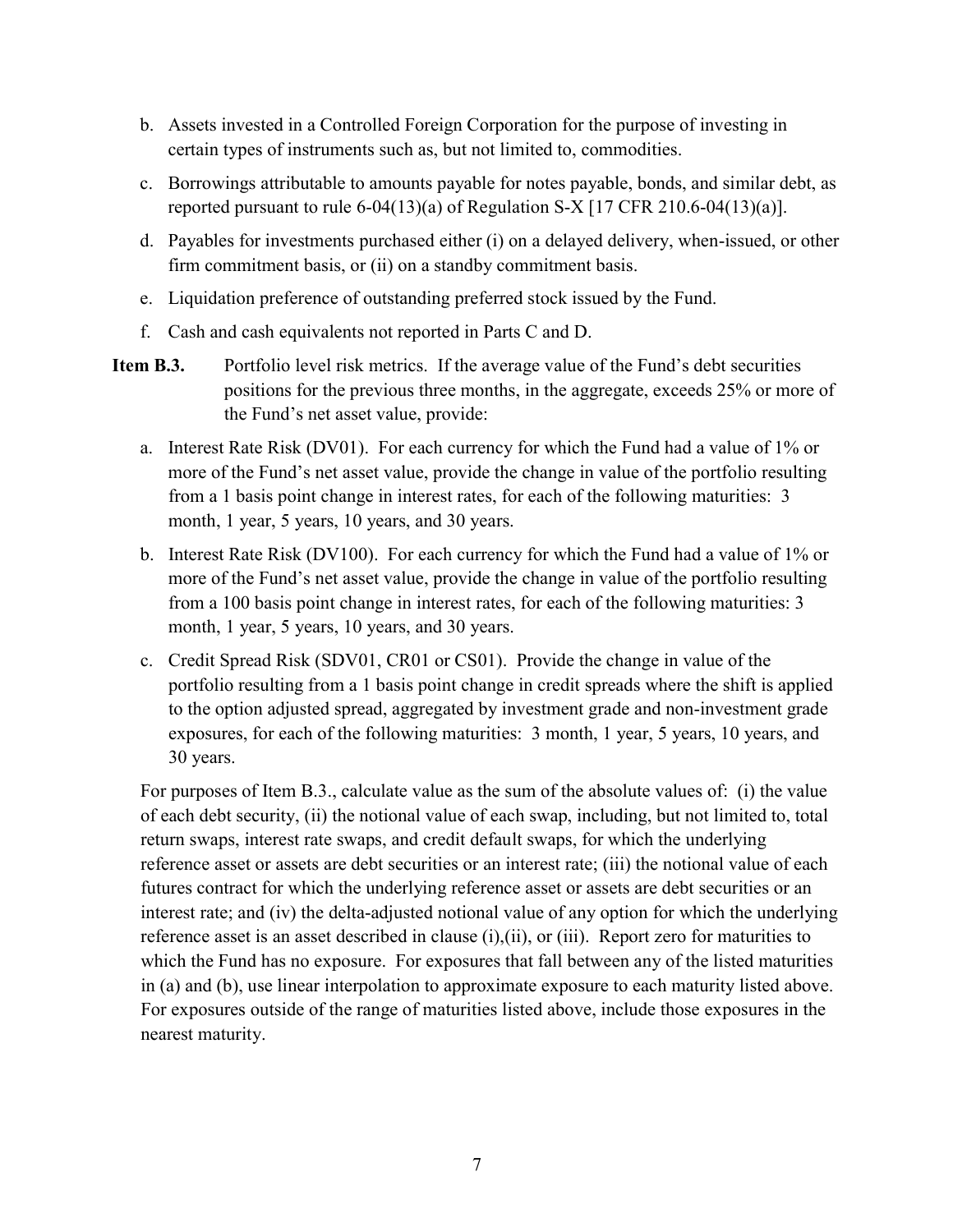Item B.4. Securities lending.

- a. For each borrower in any securities lending transaction, provide the following information:
	- i. Name of borrower.
	- ii. LEI (if any) of borrower.
	- iii. Aggregate value of all securities on loan to the borrower.
- b. Did any securities lending counterparty provide any non-cash collateral? [Y/N] If yes, unless the non-cash collateral is included in the Schedule of Portfolio Investments in Part C, provide the following information for each category of non-cash collateral received for loaned securities:
	- i. Aggregate principal amount.
	- ii. Aggregate value of collateral.
	- iii. Category of investments that most closely represents the collateral, selected from among the following (asset-backed securities; agency collateralized mortgage obligations; agency debentures and agency strips; agency mortgage-backed securities; U.S. Treasuries (including strips); other instrument). If "other instrument," include a brief description, including, if applicable, whether it is an irrevocable letter of credit.

## Item B.5. Return information.

- a. Monthly total returns of the Fund for each of the preceding three months. If the Fund is a Multiple Class Fund, report returns for each Class. Such returns shall be calculated in accordance with the methodologies outlined in Item 26(b)(1) of Form N-1A, Instruction 13 to sub-Item 1 of Item 4 of Form N-2, or Item 26(b)(i) of Form N-3, as applicable.
- b. Class identification number(s) (if any) of the Class(es) for which returns are reported.
- c. For each of the preceding three months, monthly net realized gain (loss) and net change in unrealized appreciation (or depreciation) attributable to derivatives for each of the following asset categories: commodity contracts, credit contracts, equity contracts, foreign exchange contracts, interest rate contracts, and other contracts. Within each such asset category, further report the same information for each of the following types of derivatives instrument: forward, future, option, swaption, swap, warrant, and other. Report in U.S. dollars. Losses and depreciation shall be reported as negative numbers.
- d. For each of the preceding three months, monthly net realized gain (loss) and net change in unrealized appreciation (or depreciation) attributable to investments other than derivatives. Report in U.S. dollars. Losses and depreciation shall be reported as negative numbers.
- Item B.6. Flow information. Provide the aggregate dollar amounts for sales and redemptions/repurchases of Fund shares during each of the preceding three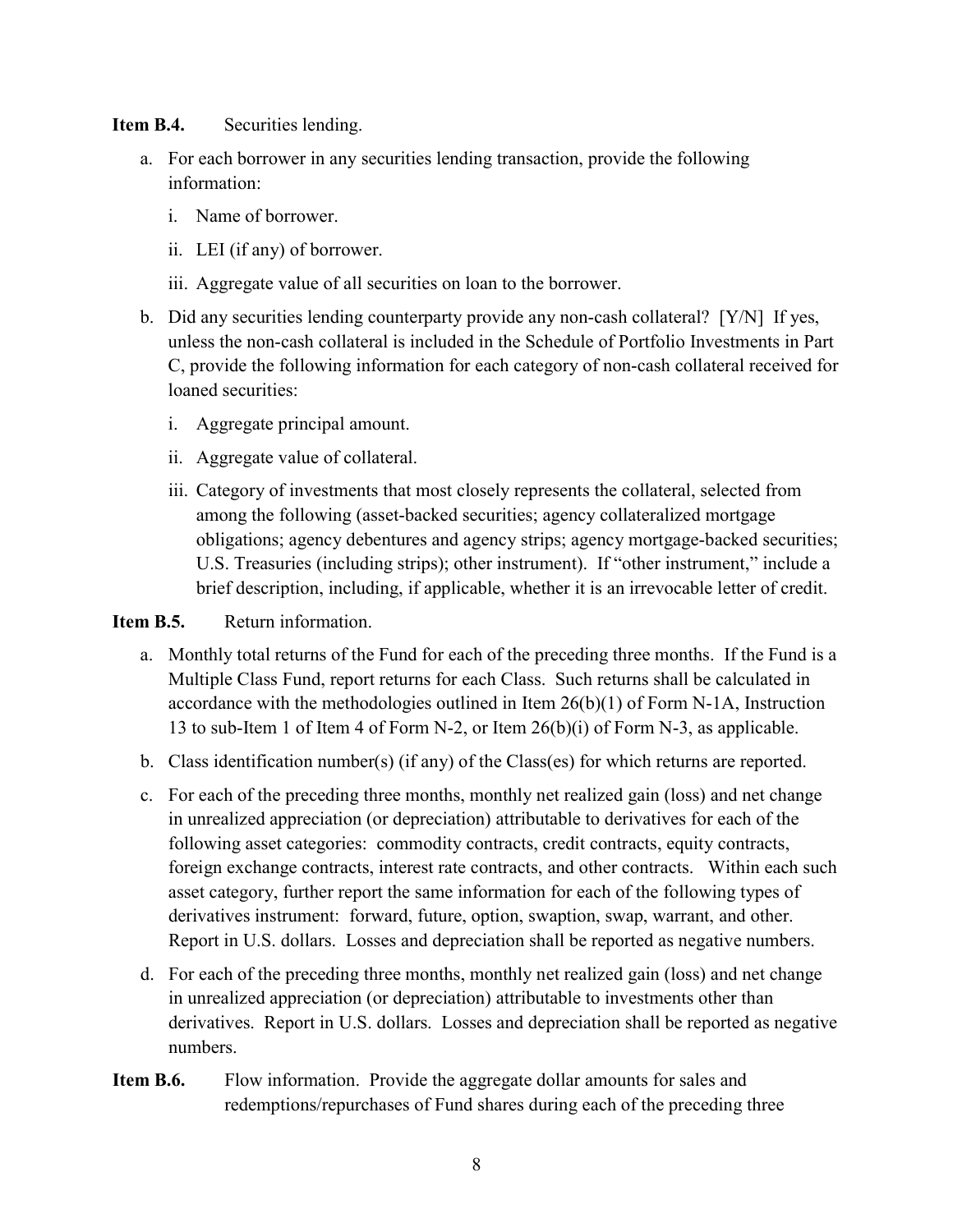months. If shares of the Fund are held in omnibus accounts, for purposes of calculating the Fund's sales, redemptions, and repurchases, use net sales or redemptions/repurchases from such omnibus accounts. The amounts to be reported under this Item should be after any front-end sales load has been deducted and before any deferred or contingent deferred sales load or charge has been deducted. Shares sold shall include shares sold by the Fund to a registered unit investment trust. For mergers and other acquisitions, include in the value of shares sold any transaction in which the Fund acquired the assets of another investment company or of a personal holding company in exchange for its own shares. For liquidations, include in the value of shares redeemed any transaction in which the Fund liquidated all or part of its assets. Exchanges are defined as the redemption or repurchase of shares of one Fund or series and the investment of all or part of the proceeds in shares of another Fund or series in the same family of investment companies.

- a. Total net asset value of shares sold (including exchanges but excluding reinvestment of dividends and distributions).
- b. Total net asset value of shares sold in connection with reinvestments of dividends and distributions.
- c. Total net asset value of shares redeemed or repurchased, including exchanges.

Item B.7. Highly Liquid Investment Minimum information.

- a. If applicable, provide the Fund's current Highly Liquid Investment Minimum.
- b. If applicable, provide the number of days that the Fund's holdings in Highly Liquid Investments fell below the Fund's Highly Liquid Investment Minimum during the reporting period.
- c. Did the Fund's Highly Liquid Investment Minimum change during the reporting period?  $[Y/N]$ 
	- i. If yes, provide any Highly Liquid Investment Minimums set by the Fund during the reporting period.
- Item B.8. Derivatives Transactions. For portfolio investments of open-end management investment companies, provide the percentage of the Fund's Highly Liquid Investments that it has segregated to cover or pledged to satisfy margin requirements in connection with derivatives transactions that are classified among the following categories as specified in rule 22e-4 [17 CFR 270.22e-4]:
	- 1. Moderately Liquid Investments
	- 2. Less Liquid Investments
	- 3. Illiquid Investments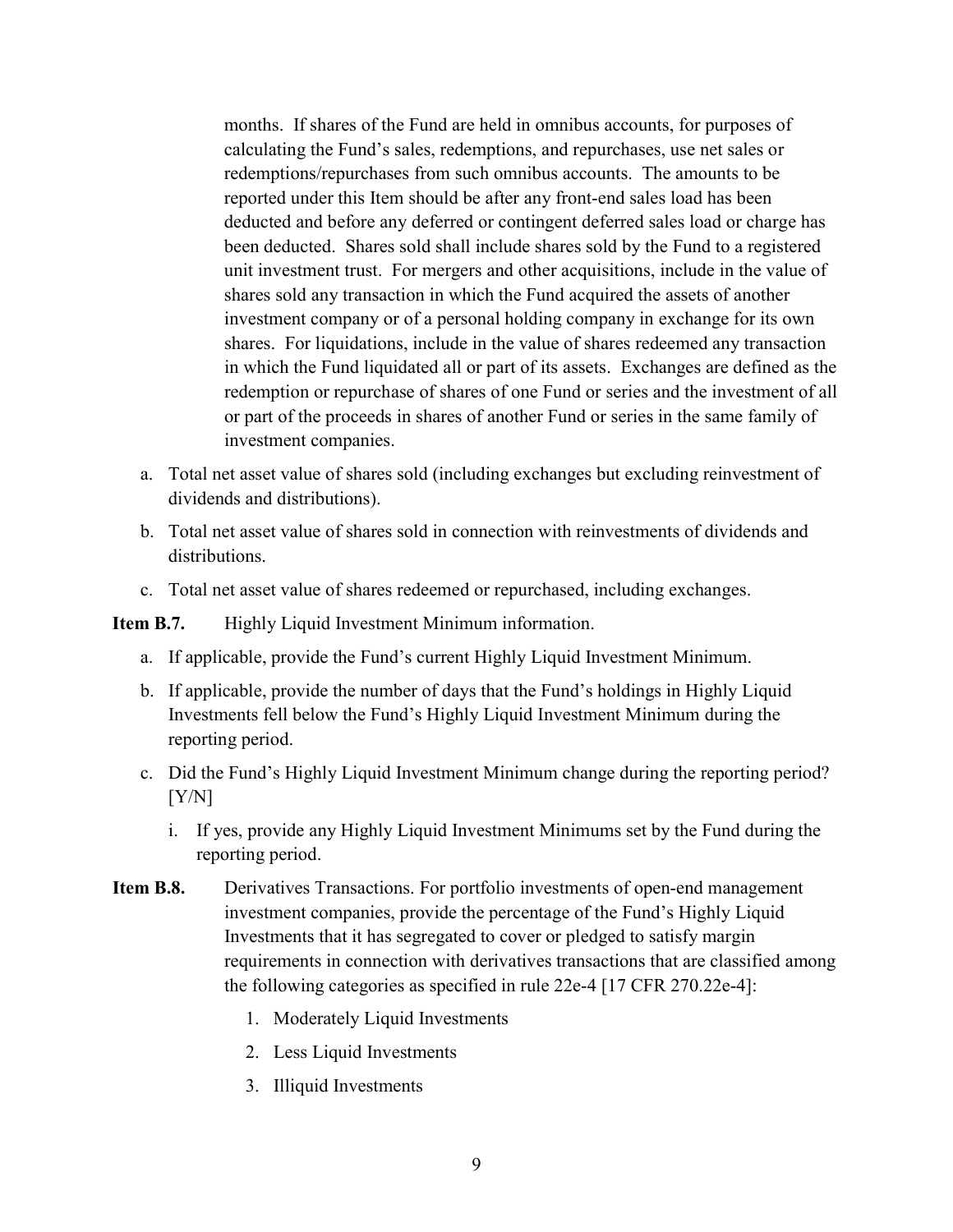[Effective February 19, 2021, Item B.8 appears as follows, pursuant to Use of Derivatives by Registered Investment Companies and Business Development Companies, Investment Company Act Release No. 34084 (November 2, 2020) [85 FR 83162 (December 21, 2020)]:

"Item B.8. investment companies, provide the percentage of the Fund's Highly Liquid Investments that it has pledged as margin or collateral in connection with derivatives transactions that are classified among the following categories as specified in rule 22e-4 [17 CFR 270.22e-4]: Derivatives Transactions. For portfolio investments of open-end management

- 1. Moderately Liquid Investments
- 2. Less Liquid Investments
- 3. Illiquid Investments

 For purposes of Item B.8, when computing the required percentage, the denominator should only include assets (and exclude liabilities) that are categorized by the Fund as Highly Liquid Investments."

 [Effective February 19, 2021, new Items B.9 and B.10 appear as follows, pursuant to Use of Derivatives by Registered Investment Companies and Business Development Companies, Investment Company Act Release No. 34084 (November 2, 2020) [85 FR 83162 (December 21, 2020)]:

- "Item B.9. Derivatives Exposure for limited derivatives users. If the Fund is excepted from the rule 18f-4 [17 CFR 270.18f-4] program requirement and limit on fund leverage risk under rule 18f-4(c)(4) [17 CFR 270.18f-4(c)(4)], provide the following information:
	- a. Derivatives exposure (as defined in rule 18f-4(a) [17 CFR 270.18f-4(a)]), reported as a percentage of the Fund's net asset value.
	- b. Exposure from currency derivatives that hedge currency risks, as provided in rule 18f- $4(c)(4)(i)(B)$  [17 CFR 270.18f-4(c)(4)(i)(B)], reported as a percentage of the Fund's net asset value.
	- c. Exposure from interest rate derivatives that hedge interest rate risks, as provided in rule 18f-4(c)(4)(i)(B) [17 CFR 270.18f-4(c)(4)(i)(B)], reported as a percentage of the Fund's net asset value.
	- d. The number of business days, if any, in excess of the five-business-day period described in rule 18f-4(c)(4)(ii) [17 CFR 270.18f-4(c)(4)(ii)], that the Fund's derivatives exposure exceeded 10 percent of its net assets during the reporting period.
- **Item B.10.**  described in rule 18f-4(c)(2) [17 CFR 270.18f-4(c)(2)], provide the following information, as determined in accordance with the requirement under rule 18f-VaR information. For Funds subject to the limit on fund leverage risk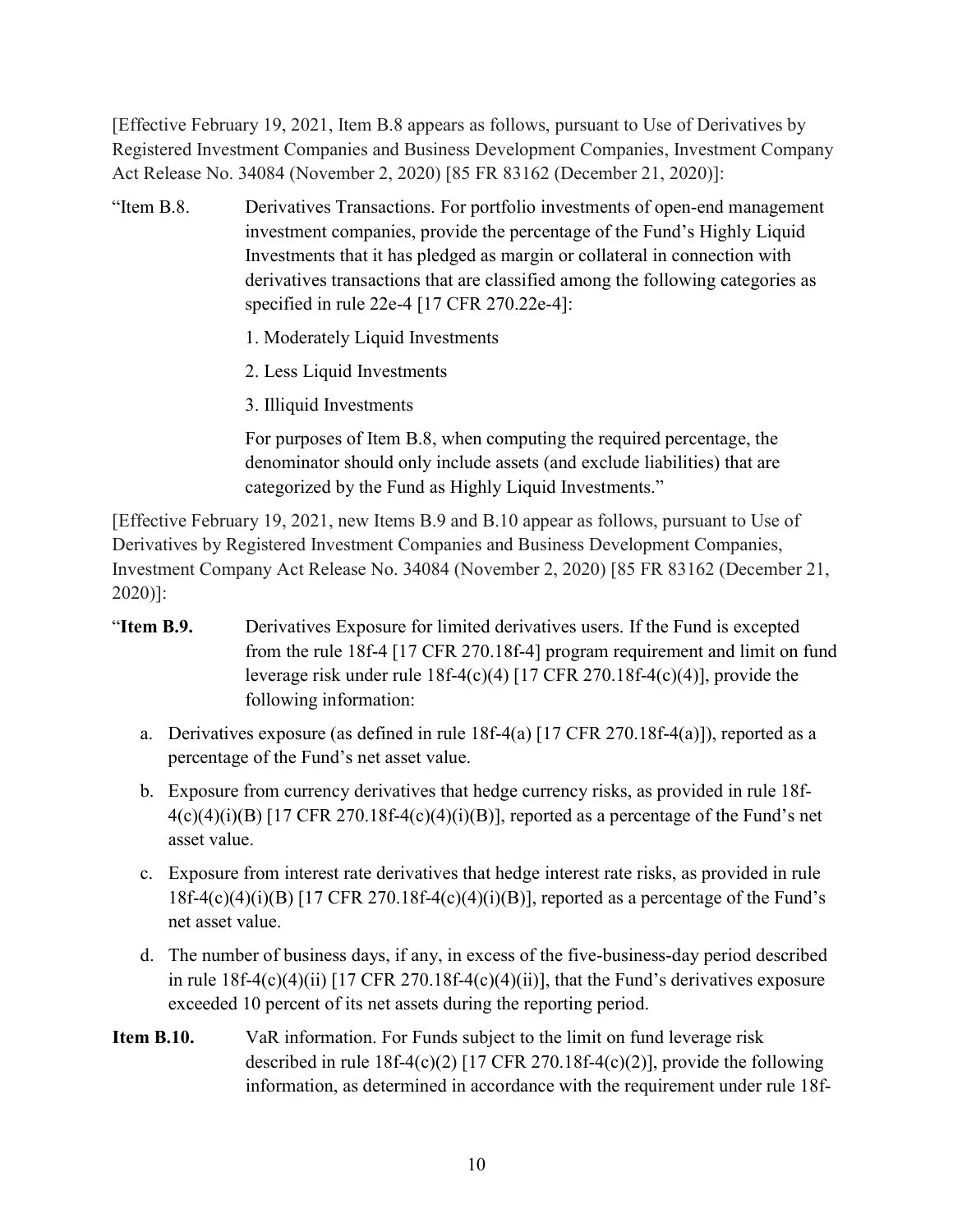$4(c)(2)(ii)$  to determine the fund's compliance with the applicable VaR test at least once each business day:

- a. Median daily VaR during the reporting period, reported as a percentage of the Fund's net asset value.
- b. For Funds that were subject to the Relative VaR Test during the reporting period, provide:
	- i. As applicable, the name of the Fund's Designated Index, or a statement that the Fund's Designated Reference Portfolio is the Fund's Securities Portfolio.
	- ii. As applicable, the index identifier for the Fund's Designated Index.
	- iii. Median VaR Ratio during the reporting period, reported as a percentage of the VaR of the Fund's Designated Reference Portfolio.
- c. Backtesting Results. Number of exceptions that the Fund identified as a result of its backtesting of its VaR calculation model (as described in rule 18f-4(c)(1)(iv) [17 CFR  $270.18f-4(c)(1)(iv)]$  during the reporting period."

#### Part C: Schedule of Portfolio Investments

 For each investment held by the Fund and its consolidated subsidiaries, disclose the information requested in Part C. A Fund may report information for securities in an aggregate amount not exceeding five percent of its total assets as miscellaneous securities in Part D in lieu of reporting those securities in Part C, provided that the securities so listed are not restricted, have been held for not more than one year prior to the end of the reporting period covered by this report, and have not been previously reported by name to the shareholders of the Fund or to any exchange, or set forth in any registration statement, application, or report to shareholders or otherwise made available to the public.

Item C.1. Identification of investment.

- a. Name of issuer (if any).
- b. LEI (if any) of issuer. In the case of a holding in a fund that is a series of a series trust, report the LEI of the series.
- c. Title of the issue or description of the investment.
- d. CUSIP (if any).
- e. At least one of the following other identifiers:
	- i. ISIN.
	- ii. Ticker (if ISIN is not available).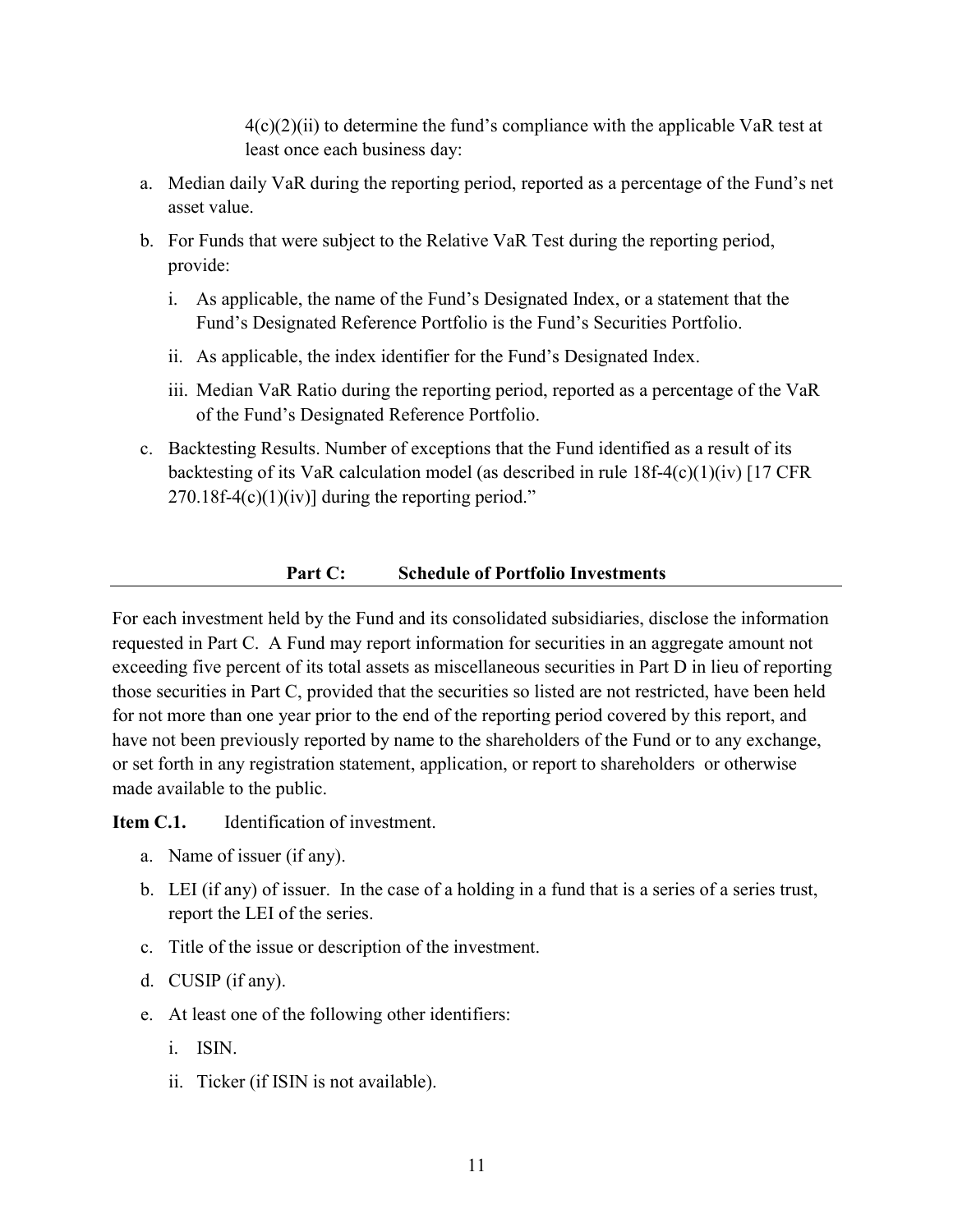iii. Other unique identifier (if ticker and ISIN are not available). Indicate the type of identifier used.

Item C.2. Amount of each investment.

- a. Balance. Indicate whether amount is expressed in number of shares, principal amount, or other units. For derivatives contracts, as applicable, provide the number of contracts.
- b. Currency. Indicate the currency in which the investment is denominated.
- c. Value. Report values in U.S. dollars. If currency of investment is not denominated in U.S. dollars, provide the exchange rate used to calculate value.
- d. Percentage value compared to net assets of the Fund.
- Item C.3. Indicate payoff profile among the following categories (long, short, N/A). For derivatives, respond N/A to this Item and respond to the relevant payoff profile question in Item C.11.
- Item C.4. Asset and issuer type. Select the category that most closely identifies the instrument among each of the following:
	- a. Asset type (short-term investment vehicle (e.g., money market fund, liquidity pool, or other cash management vehicle), repurchase agreement, equity-common, equity- preferred, debt, derivative-commodity, derivative-credit, derivative-equity, derivative- foreign exchange, derivative-interest rate, derivatives-other, structured note, loan, ABS- mortgage backed security, ABS-asset backed commercial paper, ABS-collateralized bond/debt obligation, ABS-other, commodity, real estate, other). If "other," provide a brief description.
	- b. Issuer type (corporate, U.S. Treasury, U.S. government agency, U.S. government sponsored entity, municipal, non-U.S. sovereign, private fund, registered fund, other). If "other," provide a brief description.

**Item C.5.** Country of investment or issuer.

- a. Report the ISO country code that corresponds to the country where the issuer is organized.
- b. If different from the country where the issuer is organized, also report the ISO country code that corresponds to the country of investment or issuer based on the concentrations of the risk and economic exposure of the investments.
- Item C.6. Is the investment a Restricted Security? [Y/N]

### Item C.7.

 a. Liquidity classification information. For portfolio investments of open-end management investment companies, provide the liquidity classification(s) for each portfolio investment among the following categories as specified in rule 22e-4 [17 CFR 270.22e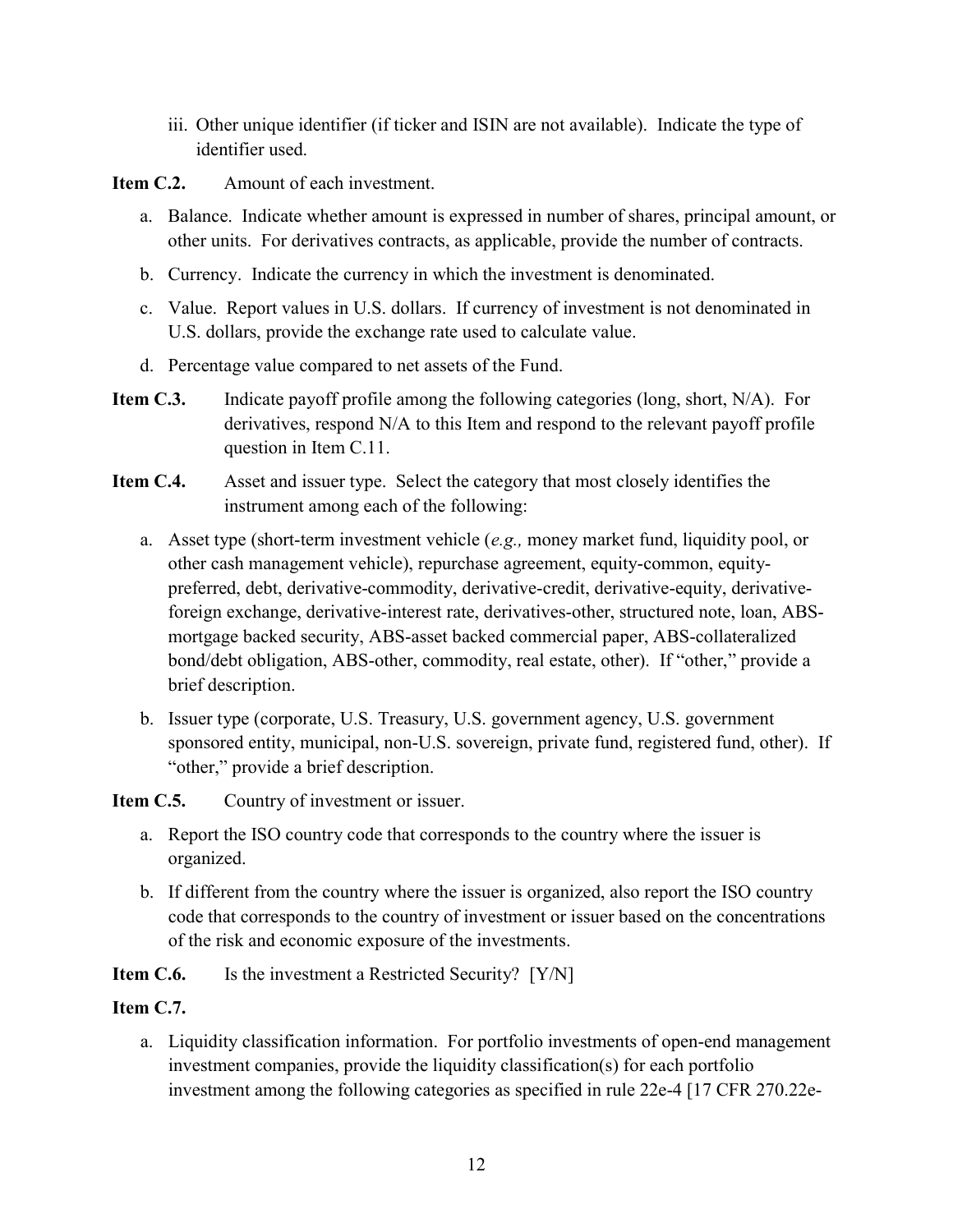4]. For portfolio investments with multiple liquidity classifications, indicate the percentage amount attributable to each classification.

- i. Highly Liquid Investments
- ii. Moderately Liquid Investments
- iii. Less Liquid Investments
- iv. Illiquid Investments
- b. If attributing multiple classification categories to the holding, indicate which of the three circumstances listed in the Instructions to Item C.7 is applicable.

Instructions to Item C. 7 Funds may choose to indicate the percentage amount of a holding attributable to multiple classification categories only in the following circumstances: (1) if portions of the position have differing liquidity features that justify treating the portions separately; (2) if a fund has multiple sub-advisers with differing liquidity views; or (3) if the fund chooses to classify the position through evaluation of how long it would take to liquidate the entire position (rather than basing it on the sizes it would reasonably anticipated trading). In (1) and (2), a fund would classify using the reasonably anticipated trade size for each portion of the position.

- Item C.8. Indicate the level within the fair value hierarchy in which the fair value measurements fall pursuant to U.S. Generally Accepted Accounting Principles (ASC 820, Fair Value Measurement). [1/2/3] Report "N/A" if the investment does not have a level associated with it (i.e., net asset value used as the practical expedient).
- Item C.9. For debt securities, also provide:
	- a. Maturity date.
	- b. Coupon.
		- i. Select the category that most closely reflects the coupon type among the following (fixed, floating, variable, none).
		- ii. Annualized rate.
	- c. Currently in default? [Y/N]
	- d. Are there any interest payments in arrears or have any coupon payments been legally deferred by the issuer? [Y/N]
	- e. Is any portion of the interest paid in kind? [Y/N] Enter "N" if the interest may be paid in kind but is not actually paid in kind or if the Fund has the option of electing in-kind payment and has elected to be paid in-kind.
	- f. For convertible securities, also provide: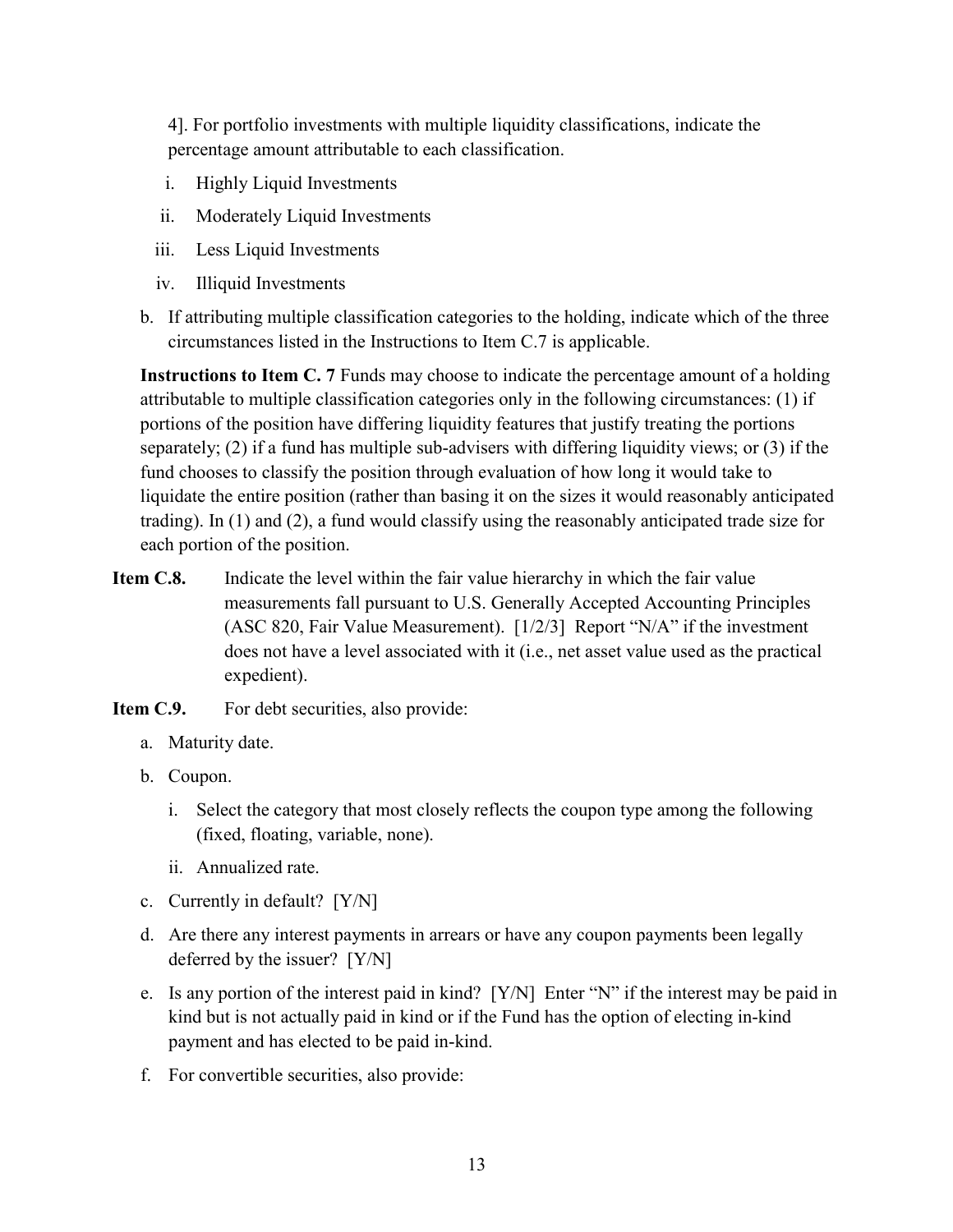- i. Mandatory convertible? [Y/N]
- ii. Contingent convertible? [Y/N]
- iii. Description of the reference instrument, including the name of issuer, title of issue, and currency in which denominated, as well as CUSIP of reference instrument, ISIN (if CUSIP is not available), ticker (if CUSIP and ISIN are not available), or other identifier (if CUSIP, ISIN, and ticker are not available). If other identifier provided, indicate the type of identifier used.
- iv. Conversion ratio per US\$1000 notional, or, if bond currency is not in U.S. dollars, per 1000 units of the relevant currency, indicating the relevant currency. If there is more than one conversion ratio, provide each conversion ratio.
- v. Delta (if applicable).

Item C.10. For repurchase and reverse repurchase agreements, also provide:

- a. Select the category that reflects the transaction (repurchase, reverse repurchase). Select "repurchase agreement" if the Fund is the cash lender and receives collateral. Select "reverse repurchase agreement" if the Fund is the cash borrower and posts collateral.
- b. Counterparty.
	- i. Cleared by central counterparty? [Y/N] If Y, provide the name of the central counterparty.
	- ii. If N, provide the name and LEI (if any) of counterparty.
- c. Tri-party? [Y/N]
- d. Repurchase rate.
- e. Maturity date.
- f. Provide the following information concerning the securities subject to the repurchase agreement (i.e., collateral). If multiple securities of an issuer are subject to the repurchase agreement, those securities may be aggregated in responding to Items C.10.f.i-iii.
	- i. Principal amount.
	- ii. Value of collateral.
	- iii. Category of investments that most closely represents the collateral, selected from among the following (asset-backed securities; agency collateralized mortgage obligations; agency debentures and agency strips; agency mortgage-backed securities; private label collateralized mortgage obligations; corporate debt securities; equities; money market; U.S. Treasuries (including strips); other instrument). If "other instrument," include a brief description, including, if applicable, whether it is a collateralized debt obligation, municipal debt, whole loan, or international debt.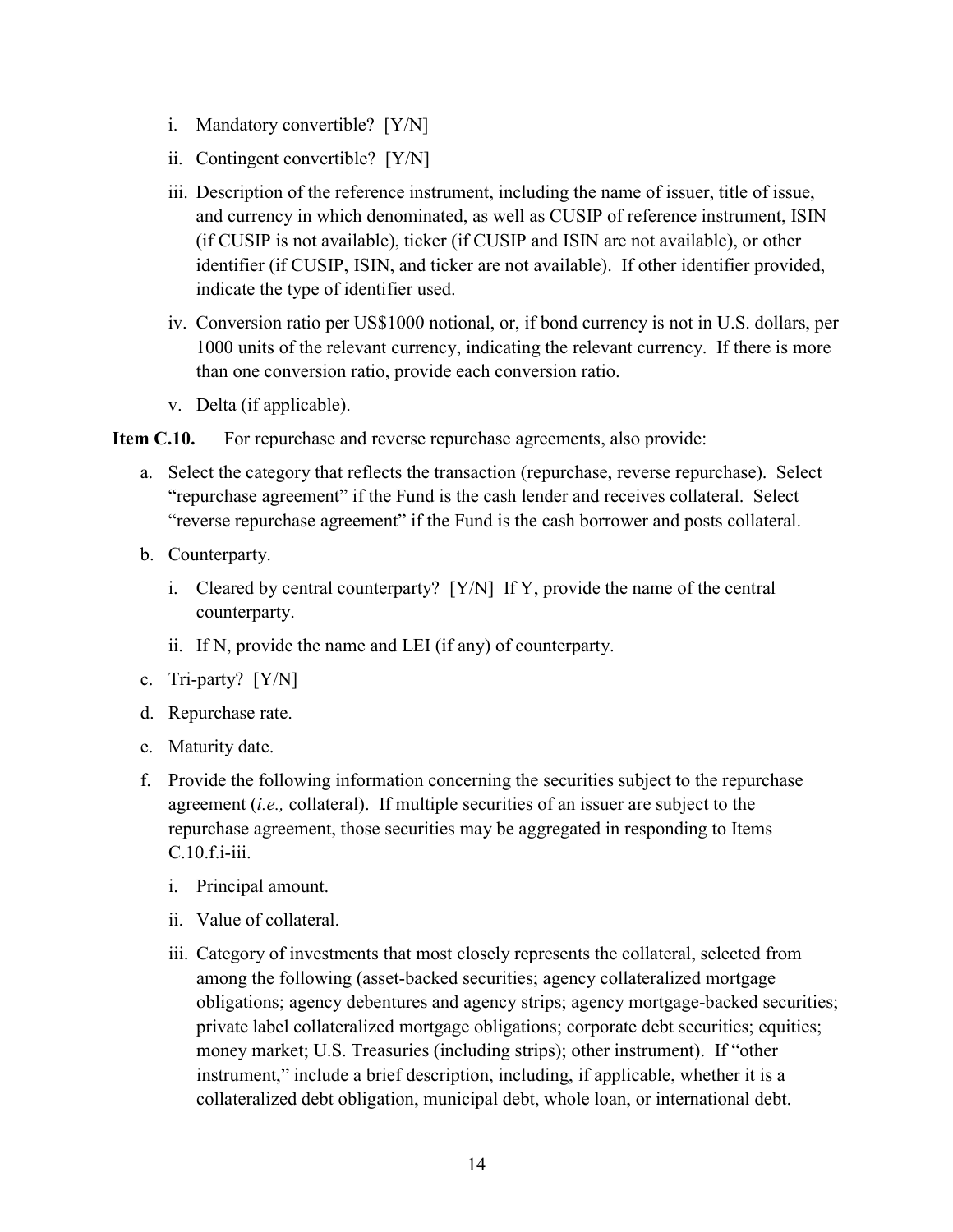Item C.11. For derivatives, also provide:

- a. Type of derivative instrument that most closely represents the investment, selected from among the following (forward, future, option, swaption, swap (including but not limited to total return swaps, credit default swaps, and interest rate swaps), warrant, other). If "other," provide a brief description.
- b. Counterparty.
	- i. Provide the name and LEI (if any) of counterparty (including a central counterparty).
- c. For options and warrants, including options on a derivative  $(e.g.,$  swaptions) provide:
	- i. Type, selected from among the following (put, call). Respond call for warrants.
	- ii. Payoff profile, selected from among the following (written, purchased). Respond purchased for warrants.
	- iii. Description of reference instrument.
		- 1. If the reference instrument is a derivative, indicate the category of derivative from among the categories listed in sub-Item C.11.a. and provide all information required to be reported on this Form for that category.
		- 2. If the reference instrument is an index or custom basket, and if the index's or custom basket's components are publicly available on a website and are updated on that website no less frequently than quarterly, identify the index and provide the index identifier, if any. If the index's or custom basket's components are not publicly available in that manner, and the notional amount of the derivative represents 1% or less of the net asset value of the Fund, provide a narrative description of the index. If the index's or custom basket's components are not publicly available in that manner, and the notional amount of the derivative represents more than 5% of the net asset value of the Fund, provide the (i) name, (ii) identifier, (iii) number of shares or notional amount or contract value as of the trade date (all of which would be reported as negative for short positions), and (iv) value of every component in the index or custom basket. The identifier shall include CUSIP of the index's or custom basket's components, ISIN (if CUSIP is not available), ticker (if CUSIP and ISIN are not available), or other identifier (if CUSIP, ISIN, and ticker are not available). If other identifier provided, indicate the type of identifier used.

 If the index's or custom basket's components are not publicly available in that manner, and the notional amount of the derivative represents greater than 1%, but 5% or less, of the net asset value of the Fund, Funds shall report the required component information described above, but may limit reporting to the (i) 50 largest components in the index and (ii) any other components where the notional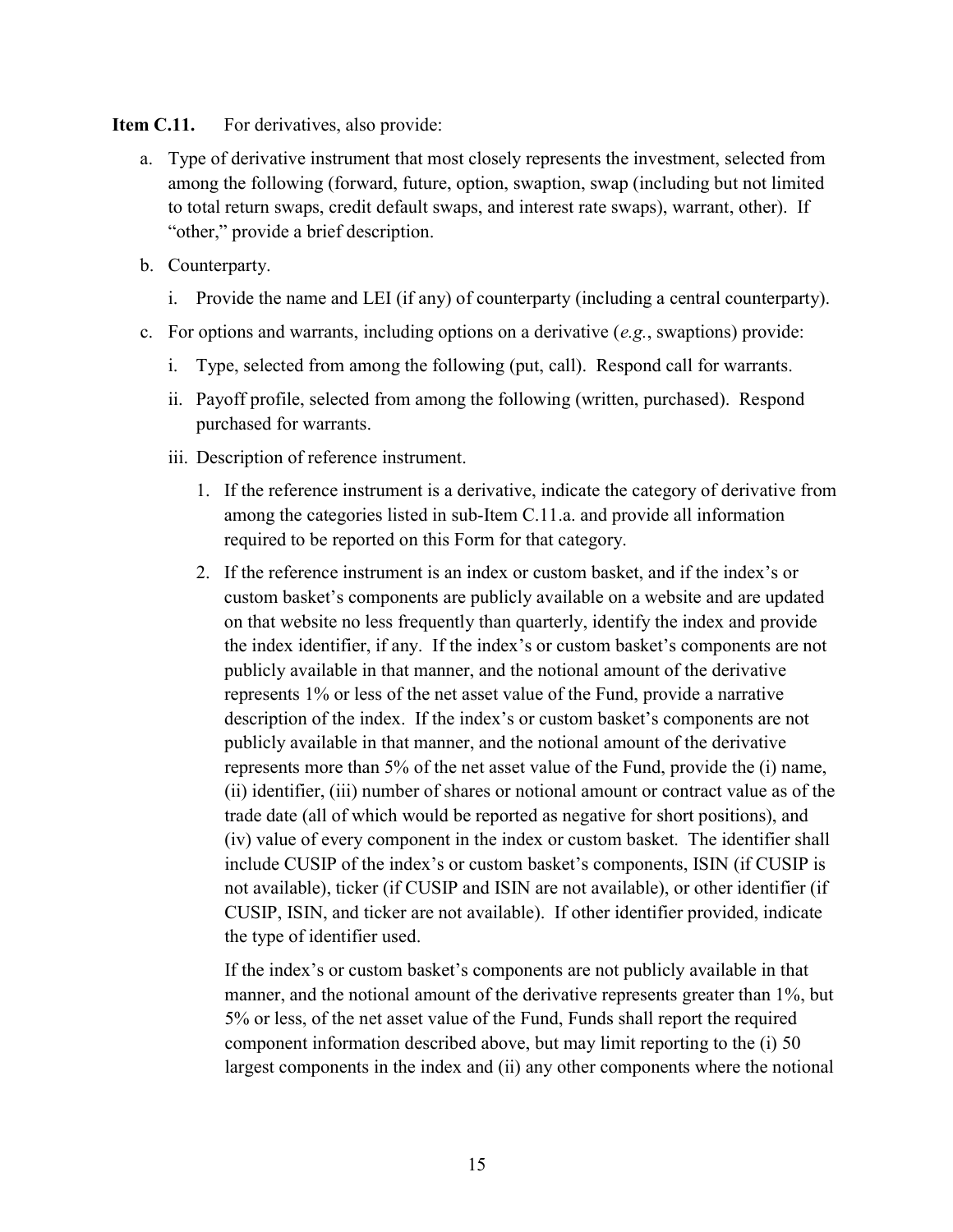value for that components is over 1% of the notional value of the index or custom basket.

- 3. If the reference instrument is neither a derivative, an index, or a custom basket, the description of the reference instrument shall include the name of issuer and title of issue, as well as CUSIP of reference instrument, ISIN (if CUSIP is not available), ticker (if CUSIP and ISIN are not available), or other identifier (if CUSIP, ISIN, and ticker are not available). If other identifier provided, indicate the type of identifier used.
- iv. Number of shares or principal amount of underlying reference instrument per contract.
- v. Exercise price or rate.
- vi. Expiration date.
- vii. Delta.
- viii. Unrealized appreciation or depreciation. Depreciation shall be reported as a negative number.
- d. For futures and forwards (other than forward foreign currency contracts), provide:
	- i. Payoff profile, selected from among the following (long, short).
	- ii. Description of reference instrument, as required by sub-Item C.11.c.iii.
	- iii. Expiration date.
	- iv. Aggregate notional amount or contract value on trade date.
	- v. Unrealized appreciation or depreciation. Depreciation shall be reported as a negative number.
- e. For forward foreign currency contracts and foreign currency swaps, provide:
	- i. Amount and description of currency sold.
	- ii. Amount and description of currency purchased.
	- iii. Settlement date.
	- iv. Unrealized appreciation or depreciation. Depreciation shall be reported as a negative number.
- f. For swaps (other than foreign exchange swaps), provide:
	- i. Description and terms of payments necessary for a user of financial information to understand the terms of payments to be paid and received, including, as applicable, description of the reference instrument, obligation, or index (including the information required by sub-Item C.11.c.iii), financing rate, floating coupon rate, fixed coupon rate, and payment frequency.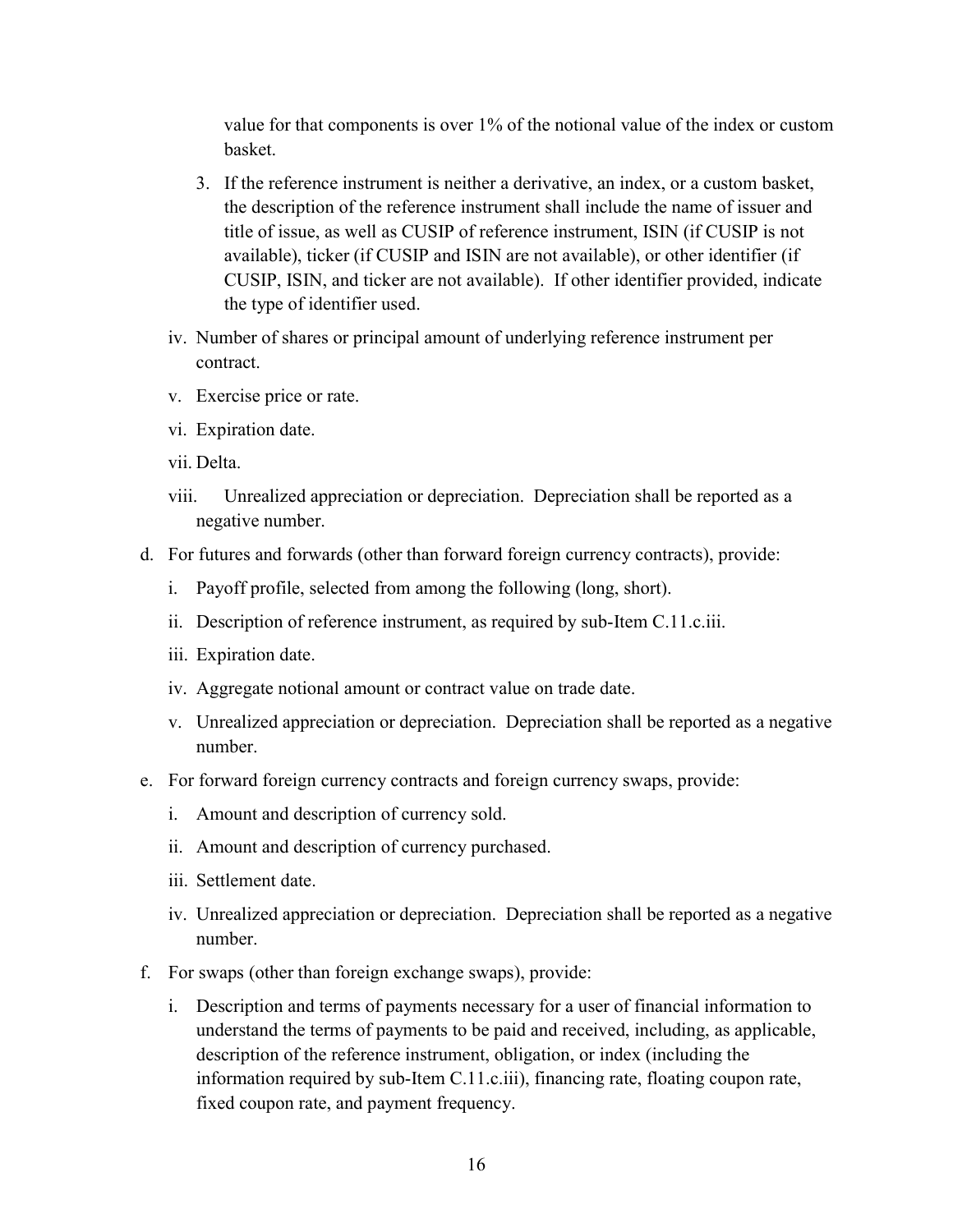- 1. Description and terms of payments to be received from another party.
- 2. Description and terms of payments to be paid to another party.
- ii. Termination or maturity date.
- iii. Upfront payments or receipts.
- iv. Notional amount.
- v. Unrealized appreciation or depreciation. Depreciation shall be reported as a negative number.
- g. For other derivatives, provide:
	- i. Description of information sufficient for a user of financial information to understand the nature and terms of the investment, including as applicable, among other things, currency, payment terms, payment rates, call or put feature, exercise price, and information required by sub-Item C.11.c.iii.
	- ii. Termination or maturity (if any).
	- iii. Notional amount(s).
	- iv. Delta (if applicable).
	- v. Unrealized appreciation or depreciation. Depreciation shall be reported as a negative number.

Item C.12. Securities lending.

- a. Does any amount of this investment represent reinvestment of cash collateral received for loaned securities? [Y/N] If Yes, provide the value of the investment representing cash collateral.
- b. Does any portion of this investment represent non-cash collateral that is treated as a Fund asset and received for loaned securities? [Y/N] If yes, provide the value of the securities representing non-cash collateral.
- c. Is any portion of this investment on loan by the Fund? [Y/N] If Yes, provide the value of the securities on loan.

### Part D: Miscellaneous Securities

 For reports filed for the last month of each fiscal quarter, report miscellaneous securities, if any, using the same Item numbers and reporting the same information that would be reported for each investment in Part C if it were not a miscellaneous security. Information reported in this Item will be nonpublic.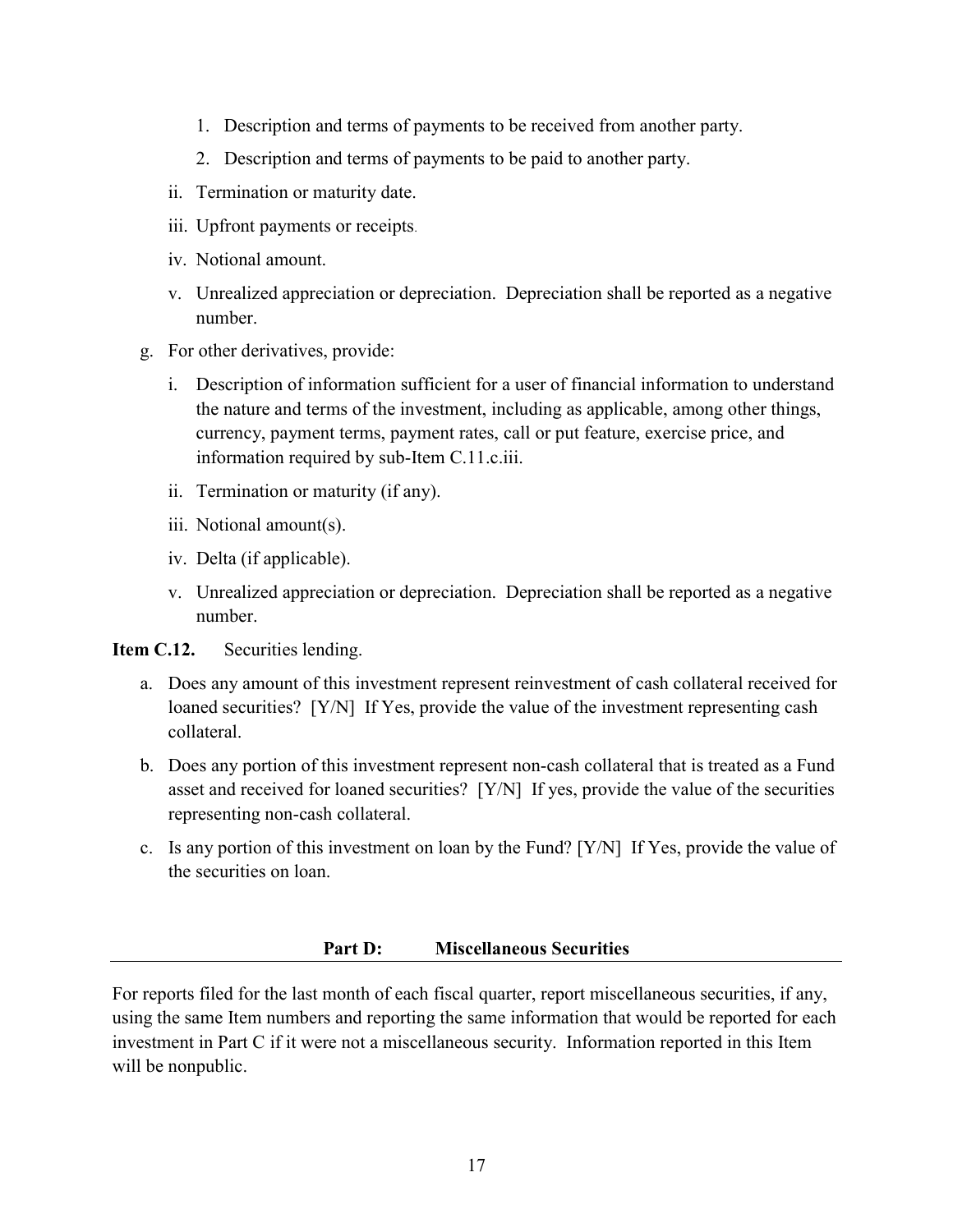The Fund may provide any information it believes would be helpful in understanding the information reported in response to any Item of this Form. The Fund may also explain any assumptions that it made in responding to any Item of this Form. To the extent responses relate to a particular Item, provide the Item number(s), as applicable.

#### Part F: Exhibits

 For reports filed for the end of the first and third quarters of the Fund's fiscal year, attach no later than 60 days after the end of the reporting period the Fund's complete portfolio holdings as of the close of the period covered by the report. These portfolio holdings must be presented in accordance with the schedules set forth in §§210.12-12 – 210.12-14 of Regulation S-X [17 CFR 210.12-12 – 210.12-14].